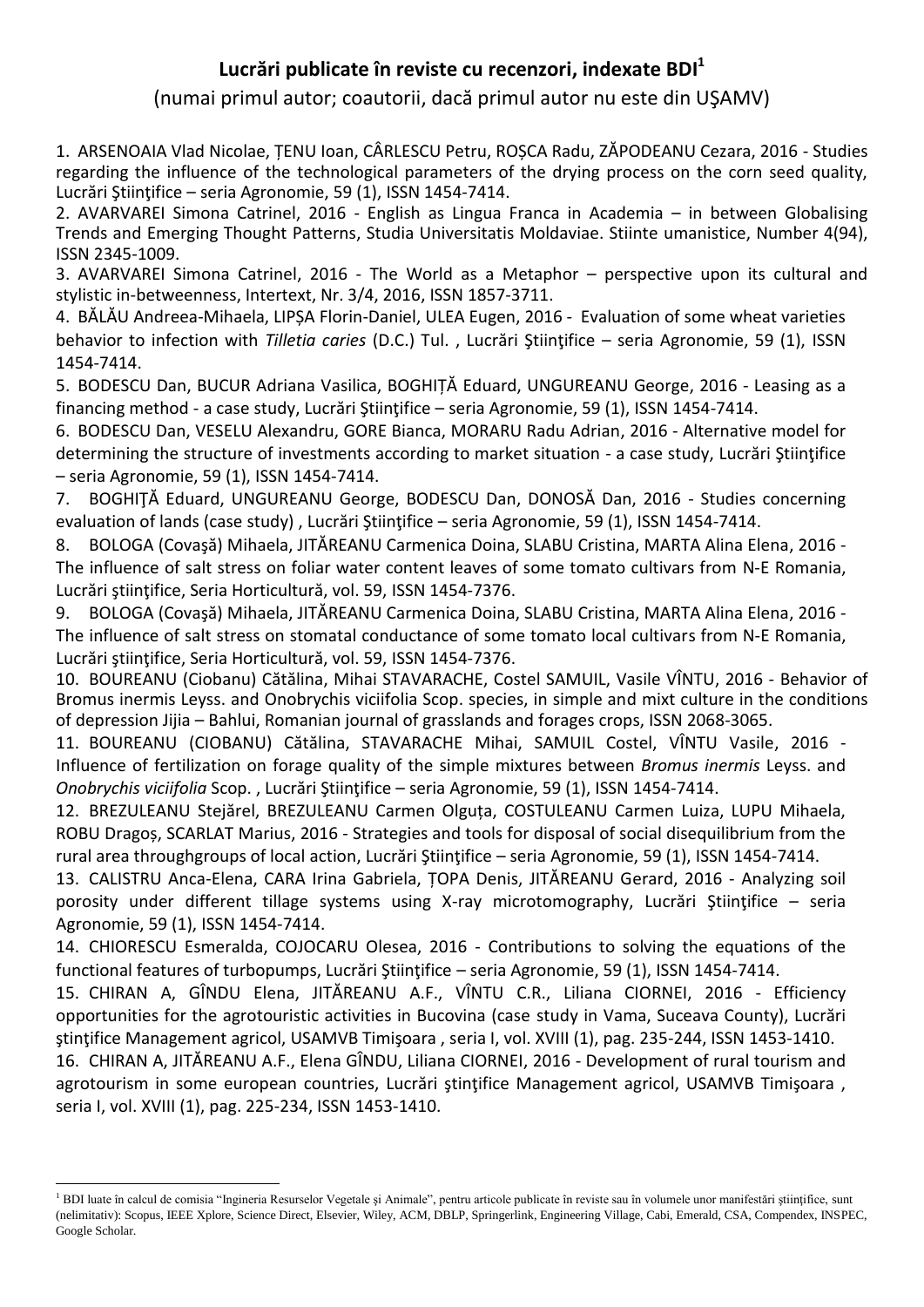17. CHIRILĂ Constantin, Dan CAZACU, 2016 - Influence of slipping of drive belt from distribution device and slipping of supporting wheel, driving wheel of distribution devices on sowing precison, in case of a sowing machine for experimental fields, Lucrări Stiintifice – seria Agronomie, 59 (1), ISSN 1454-7414.

18. CLINCIU-RADU Roxana-Alexandrina, Vasilica ONOFREI,Gabriel Teliban, Sorina Nastase Teodor ROBU, 2016 - Cercetari privind dinamica acumularii uleiului volatil la specia Tanacetum vulgare din flora spontana si cultivata, Analele universităţii din Oradea Fascicula: Protecţia Mediului, ISSN:1224-6255.

19. COCA Oana, ȘTEFAN Gavril, 2016 - Conceptual approaches regarding the impact of innovation on the enterprise performance, Lucrări Ştiinţifice – seria Agronomie, 59 (1), ISSN 1454-7414.

20. COCA Oana, ȘTEFAN Gavril, MIRONIUC Marilena, 2016 - Study on the cooperation in research development – innovation activities in romanian agriculture, Lucrări Științifice – seria Agronomie, 59 (1), ISSN 1454-7414.

21. COJOCARU Olesia, CHIORESCU Esmeralda, 2016 - Erosion major problem in the efficient use of sloping lands, A. Agronomy, Vol. LIX, 2016, pg. 55-58, ISSN 2285-5807.

22. CORDUNEANU Oana, ȚENU Ioan, CÂRLESCU Petru, ȘOVĂIALĂ Gheorghe, 2016 - Researches concerning the influence of pressure on the drip rate for different drip watering tape designes, Lucrări Ştiinţifice – seria Agronomie, 59 (1), ISSN 1454-7414.

23. DIACONU Andreea, ȚENU Ioan, CÂRLESCU Petru, VLAHIDIS Virgil, 2016 - Uniformity for dispersion of a pest and disease control machine in vineyards and orchards fitted with nozzle without/with absorption air, Lucrări Stiințifice – seria Agronomie, 59 (1), ISSN 1454-7414.

24. FILIPOV Feodor, CUREA Daniel, AVARVAREI Ioan, 2016 - Land suitability of Mosna watershed for quince trees, Lucrări Ştiinţifice – seria Agronomie, 59 (1), ISSN 1454-7414.

25. FILIPOV Feodor, GALEŞ Daniel, TEODORESCU SOARE Eugen, CHIORESCU Esmeralda, 2016 - Some physical properties of vertic soils from Podriga- Bodeasa area, Lucrări Ştiinţifice – seria Agronomie, 59 (1), ISSN 1454-7414.

26. FRUNZA Gabriela, POP Cecilia, 2016 - Study of the nutritional quality of hens meat reared in free-range system, Lucrări Ştiinţifice.Seria Zootehnie, 59 , ISSN 1454-7368.

27. GALEŞ Daniel, FILIPOV Feodor, DONOSĂ Raluca, ȚOPA Denis, JITĂREANU Gerard, 2016 - The effect of Aquasorb on some morpho-physiological parameters of the plants on the pedoclimatical conditions from Moldavian plateau, Lucrări Ştiinţifice – seria Agronomie, 59 (1), ISSN 1454-7414.

28. GALEŞ Daniel, FILIPOV Feodor, TEODORESCU SOARE Eugen, ȚOPA Denis, JITĂREANU Gerard, 2016 - The effect of Aquasorb on some soil physical proprieties on pedoclimatical conditions from Moldavian plain, Lucrări Ştiinţifice – seria Agronomie, 59 (1), ISSN 1454-7414.

29. HUŢANU Cr., RADU O., PĂDURE D., 2016 - Configuring of agricultural parcels in vineyards with a view to setting up a depending on the conditions of the relief of the area, Vol.17, ISSN 1583-2279.

30. HUŢANU Cristian, RADU Oprea, PĂDURE Dan, 2016 - Updating the cadastral database with a view to the creation of vineyards and fruit trees, Lucrări Ştiinţifice – seria Agronomie, 59 (1), ISSN 1454- 7414.

31. IACOB Cătălina-Ioana, BĂLĂU Andreea-Mihaela, LIPȘA Florin-Daniel, ULEA Eugen, 2016 - The influence of PDA, CMA, TA and V8 culture media on the development of *Phytophthora infestans* de Bary. and *Phytophthora parasitica* Dast, Lucrări Ştiinţifice – seria Agronomie, 59 (1), ISSN 1454-7414.

32. IGNAT Gabriela, TIMOFTE Andreea – Alexandra, ACOSTĂCHIOAIE Florentina, 2016 - Green accounting VS sustainable development, Lucrări Ştiinţifice – seria Agronomie, 59 (1), ISSN 1454-7414.

33. JITĂREANU Andy-Felix, LEONTE Elena, CHIRAN Aurel, ROBU Alexandru-Dragoș, CÎMPANU Mihai-Bogdan, 2016 - Considerations on financial autonomyof agricultural companies and capital efficiency (case study), Analele Universitatii din Oradea, Fascicola Ecotoxicologie, zootehnie şi tehnologii de industrie alimentară, ISSN 1583-4301.

34. LIPȘA Florin-Daniel, BĂLĂU Andreea-Mihaela, IACOB Cătălina-Ioana, ULEA Eugen, 2016 - Monitoring of fungal aerosols in urban and rural schools from Iasi County. Romania, Lucrări Stiintifice – seria Agronomie, 59 (1), ISSN 1454-7414.

35. LUNGU C., FILIPOV F, 2016 - Characterization of representative soils from the confluence of Pereschivul mic with Pereschivul mare, Lucrări Stiintifice – seria Agronomie, 59 (1), ISSN 1454-7414.

36. MOCA Valeriu, CRENGANIŞ Loredana, RADU Oprea, HUŢANU Cristian, SAVU Constantin, 2016 - Drawing up the numerical model for the field relief based on the detailed topographic elevations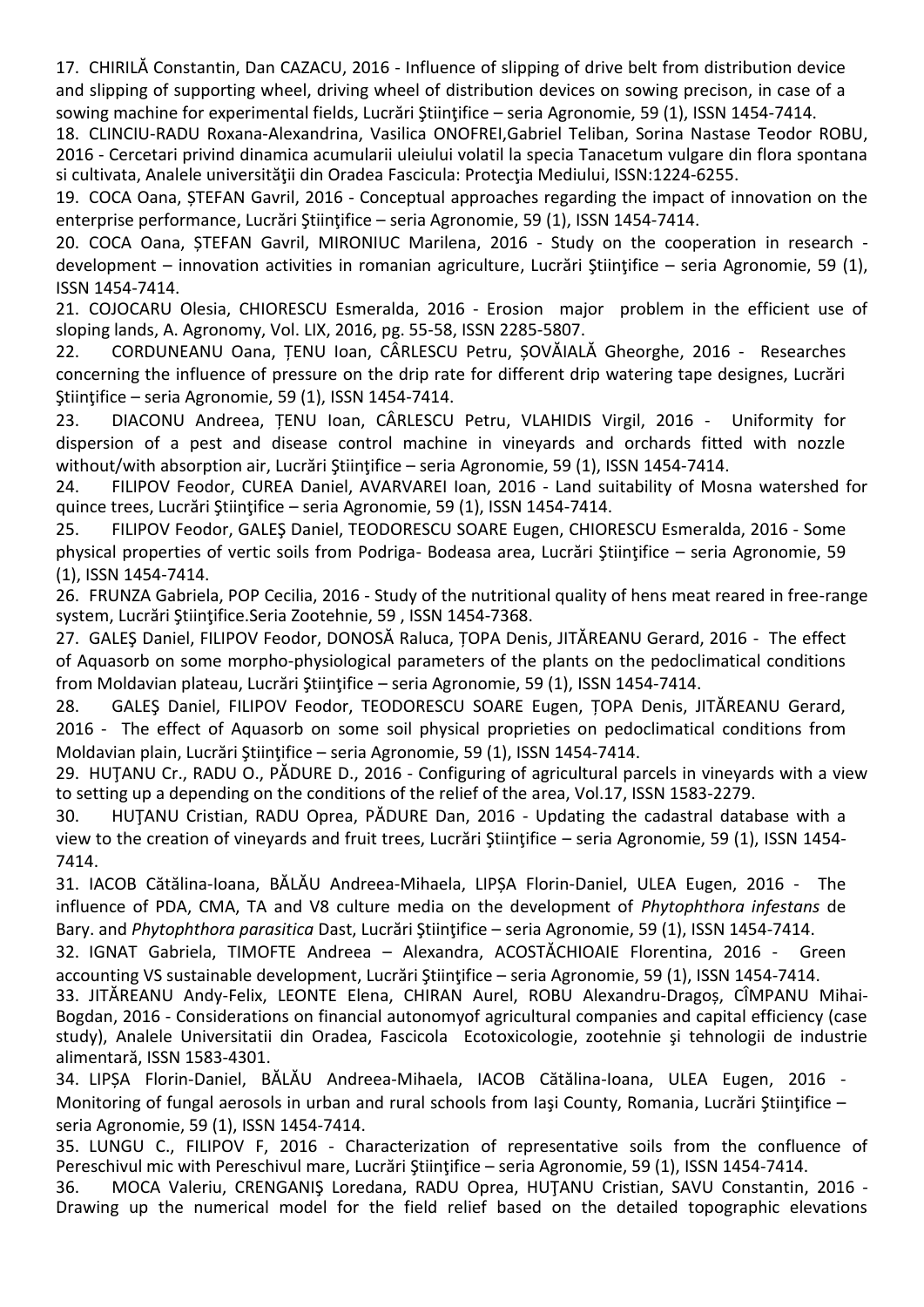performed in the underground pipe drainage systems, Lucrări Ştiinţifice – seria Agronomie, 59 (1), ISSN 1454-7414.

37. MOCA Valeriu, HUŢANU Cristian, RADU Oprea, CÂRDEI Mihaela, 2016 - The use of map projections in the topographic and cadastral works of Iasi City, Lucrări Ştiinţifice – seria Agronomie, 59 (1), ISSN 1454- 7414.

38. MORARU Radu-Adrian, BREZULEANU Stejărel, MELNICIUC Andrei, BREZULEANU Carmen Olguța, 2016 - Aspects concerning the human resources management at SC Comfert SRL Bacău, Lucrări Stiintifice – seria Agronomie, 59 (1), ISSN 1454-7414.

39. MORARU Radu-Adrian, UNGUREANU George, BODESCU Dan, 2016 - Motivations and challenges for entrepreneurs in agritourism, Lucrări Științifice – seria Agronomie, 59 (1), ISSN 1454-7414.

40. MURARIU Otilia Cristina, Liviu IRIMIA, Carmen Mariana DIACONU, Florin MURARIU, 2016 - The right of a healthy live providing by a healthy eating support, Revista Universul Juridic, Supliment, Volumul lunii mai, ISSN 2393-3445.

41. ONOFREI Vasilica, Gabriel-Ciprian TELIBAN, Christiana Brigitte BALAN, Iulian ROPOTOAIA, Alexandra – Andreea Buburuz, Roxana-Alexandrina RADU-CLINCIU, Teodor ROBU, 2016 - Necessity, desirability and importance of ecological agriculture in the context of medicinal plants cultivation, Bulletin of University of Agricultural Sciences and Veterinary Medicine Cluj-Napoca. Agriculture, vol 73, nr. 1, 2016.

42. ONOFREI Vasilica, Gabriel-Ciprian TELIBAN, Marian BURDUCEA, Andrei LOBIUC, Bernd HONERMEIER, Carmenica Doina JITAREANU, 2016 - Influence of ecological foliar fertilizers on yield and morphometric parameters in cultivated medicinal and aromatic (basil, marigold, artichoke) – review, Lucrări Ştiinţifice – seria Agronomie, 59 (2), ISSN 1454-7414.

43. ONOFREI Vasilica, TELIBAN Gabriel-Ciprian, BURDUCEA Marian, RADU-CLINCIU Roxana-Alexandrina, Iulian-Valentin TELIBAN, ROBU Teodor, 2016 - The influence of foliar ecological fertilization on biochemical indices of medicinal and aromatic plants. Case study Cynara scolymus L., Analele universității din Oradea Fascicula: Protecţia Mediului, ISSN:1224-6255.

44. ONOFREI, Vasilica Andrei LOBIUC, Marian BURDUCEA, Gabriel-Ciprian TELIBAN, Iulian-Valentin TELIBAN, Teodor ROBU, 2016 - The effect of ecological foliar fertilising on the yield of Ocimum basilicum L., Journal of botany, nr 1 (12), 2016, Academy of sciences of Moldova Botanical Garden (Institute), Chișinău.

45. PĂDUREANU Silvica, 2016 - Palynological features and pollen germination at Scilla bifolia L., Lucrări ştiinţifice, Seria Horticultură, vol. 59, ISSN 1454-7376.

46. PĂDUREANU Silvica, 2016 - Pollen tube growth rate and morphological anomalies of pollen tubes at Scilla bifolia L., Lucrări ştiinţifice, Seria Horticultură, vol. 59, ISSN 1454-7376.

47. PÂNZARU Olga, 2016 - Unity in diversity – the attribute of major semiosic non-verbal constructions, Lucrări Stiintifice – seria Agronomie, 59 (1), ISSN 1454-7414.

48. PETREA Elena, 2016 - Traduire Hugo en roumain : manifestation du rapport du traducteur à l'identité nationale et à l'étrange, Intertext, 10, ISSN 1857-3711.

49. POP Cecilia, SCRIPNIC Elena, LAPUSNEANU D. M., 2016 - Analysis of the implementation of quality schemes of food products in the European Union, Lucrări Ştiinţifice.Seria Zootehnie, 59 , ISSN 1454- 7368.

50. RADU Oprea, 2016 - Agricultural land quality in Ion Neculce commune, Iași county, Lucrări Ştiinţifice – seria Agronomie, 59 (1), ISSN 1454-7414.

51. RADU Oprea, HUŢANU Cristian, CUREA Daniel, HORJAN Oleg, 2016 - Land quality and productivity assessment database concerning the agricultural land of Ion Neculce Commune, Iași County, Lucrări Stiințifice – seria Agronomie, 59 (1), ISSN 1454-7414.

52. RADU Steluta, 2016 - Impact of research regarding the processing of organic waste resulted from food industry in the North - East , South-East and Center Regions of Romania in particular, in relation to consumer and environmental protection, Ovidius University Annals from Constanta, Economic Sciences Series, XIX, ISSN 1223-7221.

53. ROBU Alexandru-Dragoș, BREZULEANU Stejărel, BORZA Mioara, BOLDUREANU Gabriela, TOMA Marius-Cristian, COSTULEANU Carmen Luiza, 2016 - An analysis of S.C. AGROMIXT SPINENI S.R.L. agricultural company's evolution as an european funds beneficiary, Lucrări Stiintifice – seria Agronomie, 59 (1), ISSN 1454-7414.

54. ROŞCA Radu, CHIRUŢĂ Ciprian, VLAHIDIS Virgil, 2016 - Preliminary tests regarding the operating conditions and modeling of the energy consumption for a domestic refrigerator, Lucrări Științifice – seria Agronomie, 59 (1), ISSN 1454-7414.